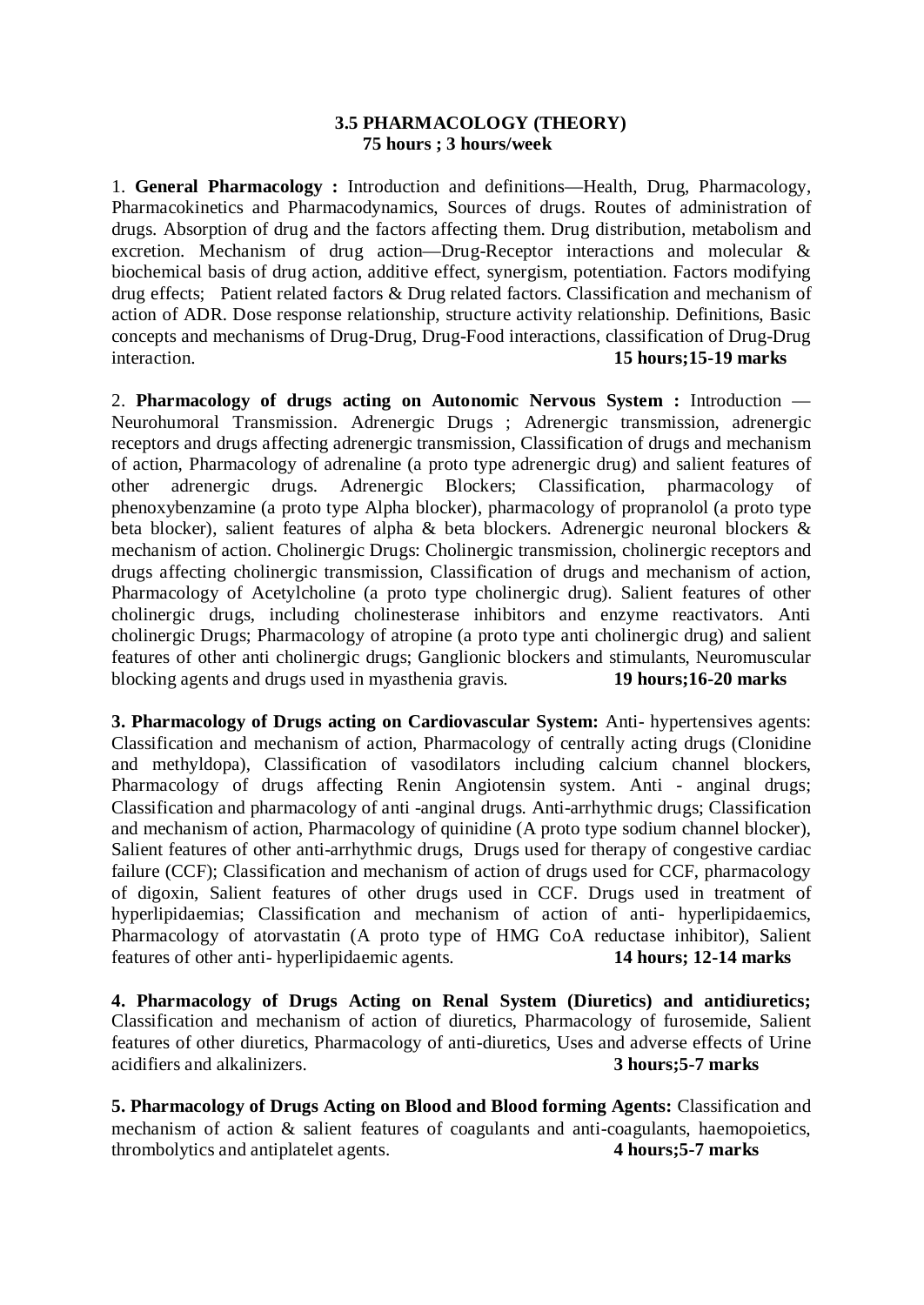**6. Pharmacology of Autocoids & their antagonists:** Histamine and antihistaminics, 5-Hydroxytryptamine and its antagonists, Lipid derived autocoids and platelet activating factor.<br>4 **hours:5-7 marks** factor. **4 hours;5-7 marks**

**7. Pharmacology of Drug Acting on Respiratory Tract:** Drugs used in asthma and COPD, mucolytics, expectorants, antitussives, nasal decongestants. **3 hours: 2-4 marks** mucolytics, expectorants, antitussives, nasal decongestants.

**8. Pharmacology of Hormones and Hormones Antagonists:** Thyroid and antithyroid drugs: Classification, mechanism of action and salient features of thyroid and antithyroid drugs, Anti-diabetic drugs, Insulin, Insulin preparations, Oral hypoglycemic agents: Classification, mechanism of action, salient features of oral anti-diabetics including newer agents, Pharmacology of corticosteroids, Pharmacology of sex hormones and oral contraceptives, Pharmacology of oxytocin, other uterine stimulants and relaxants.

**13 hours;10-12 marks**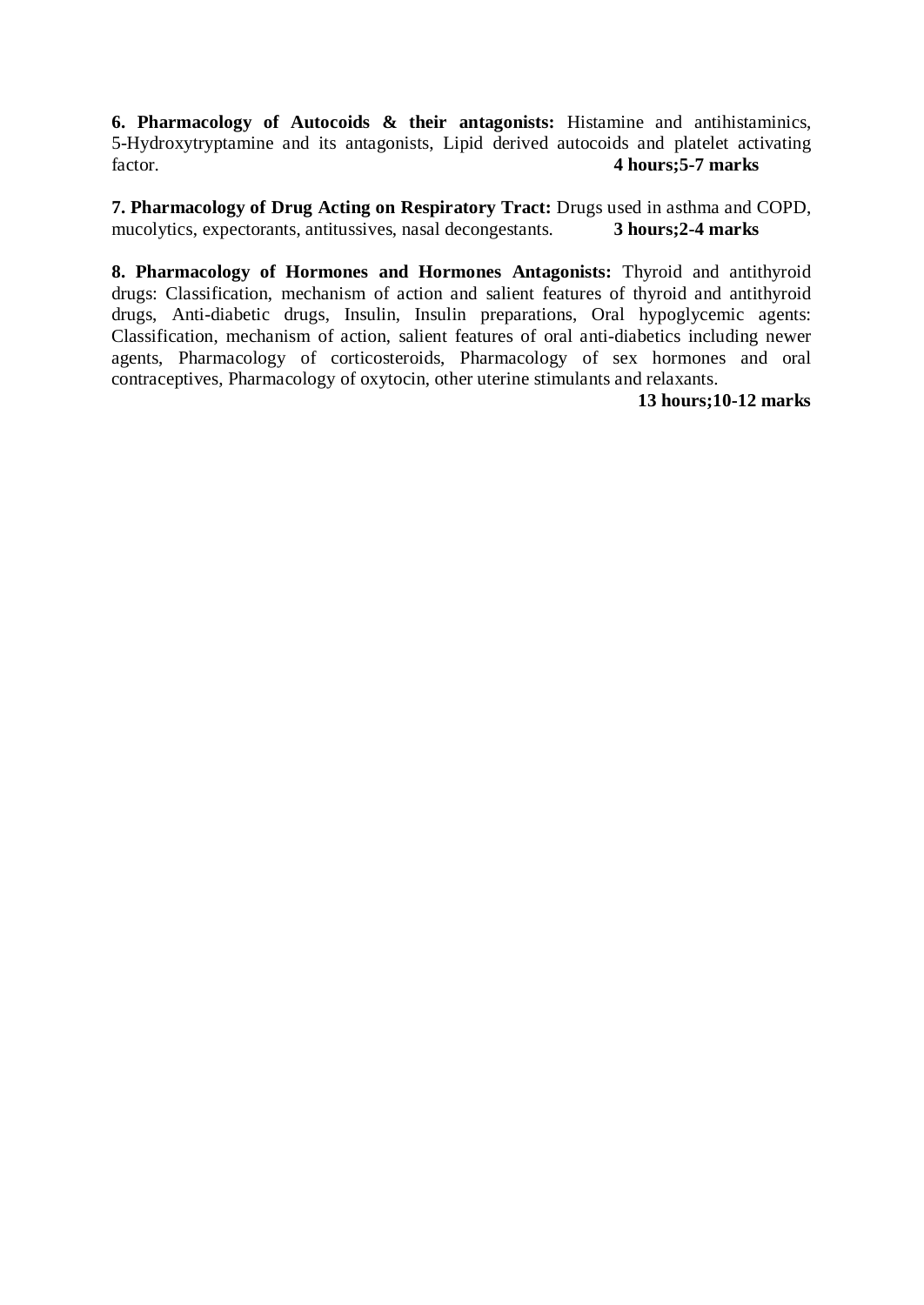# **PHARMACOLOGY (PRACTICALS) 75 hours ; 3 hours/week**

- 1. Regulatory perspectives of animal experiments with special reference to CPCSEA guidelines.
- 2. Study of laboratory animals and their handling.
- 3. Study of physiological salt solutions used in experimental pharmacology.
- 4. Study of laboratory appliances used in experimental pharmacology.
- 5. Study of use of anesthetics in lab animals. \*
- 6. Study of techniques of euthanasia in lab animals.\*
- 7. To study the routes of administration of drugs.\*
- 8. To study the absorption of glucose/drugs using everted gut sac from rat/chick.\*
- 9. To study the *in vitro* protein binding and displacement of bound drug using egg albumin.\*
- 10. To record the dose response curve of histamine using isolated guinea pig/chick/rat ileum preparation.\*
- 11. Study of agonistic effects of histaminergic drugs using isolated guinea pig /chick/rat ileum preparation. \*\*
- 12. Study of antihistaminic drugs using isolated guinea pig /chick/rat ileum preparation. \*\*
- 13. To record the dose response curve of acetylcholine using isolated guinea pig/chick/rat ileum preparation.\*
- 14. Study of potentiating effects of cholinergic drugs using isolated guinea pig /chick/rat ileum preparation. \*\*
- 15. Study of anticholinergic drugs using isolated guinea pig /chick/rat ileum preparation. \*\*
- 16. Simulated experiments on effects of drugs on isolated heart of frog.\*
- 17. Simulated experiments on effects of drugs on hypodynamic heart of frog.\*
- 18. Simulated experiments on effects on B.P, HR and RR of dog.\*
- 19. Simulated experiments on effects of mydriatic and miotic drugs on rabbit's eye. \*
- 20. Simulated experiments on effects of local anaesthetic drugs on rabbit's eye. \*
- 21. Simulated experiments on effects of drugs on ciliary motility of frog's esophagus. \*

# **Note: \*\* Denotes major experiments \* Denotes minor experiments**

# **SCHEME OF EXAMINATION**

| <b>Total</b>        | 70 Marks |
|---------------------|----------|
| 5. Viva             | 10 Marks |
| 4. Minor Experiment | 15 Marks |
| 3. Major Experiment | 25 Marks |
| 2. Synopsis         | 10 Marks |
| 1. Identification   | 10 Marks |